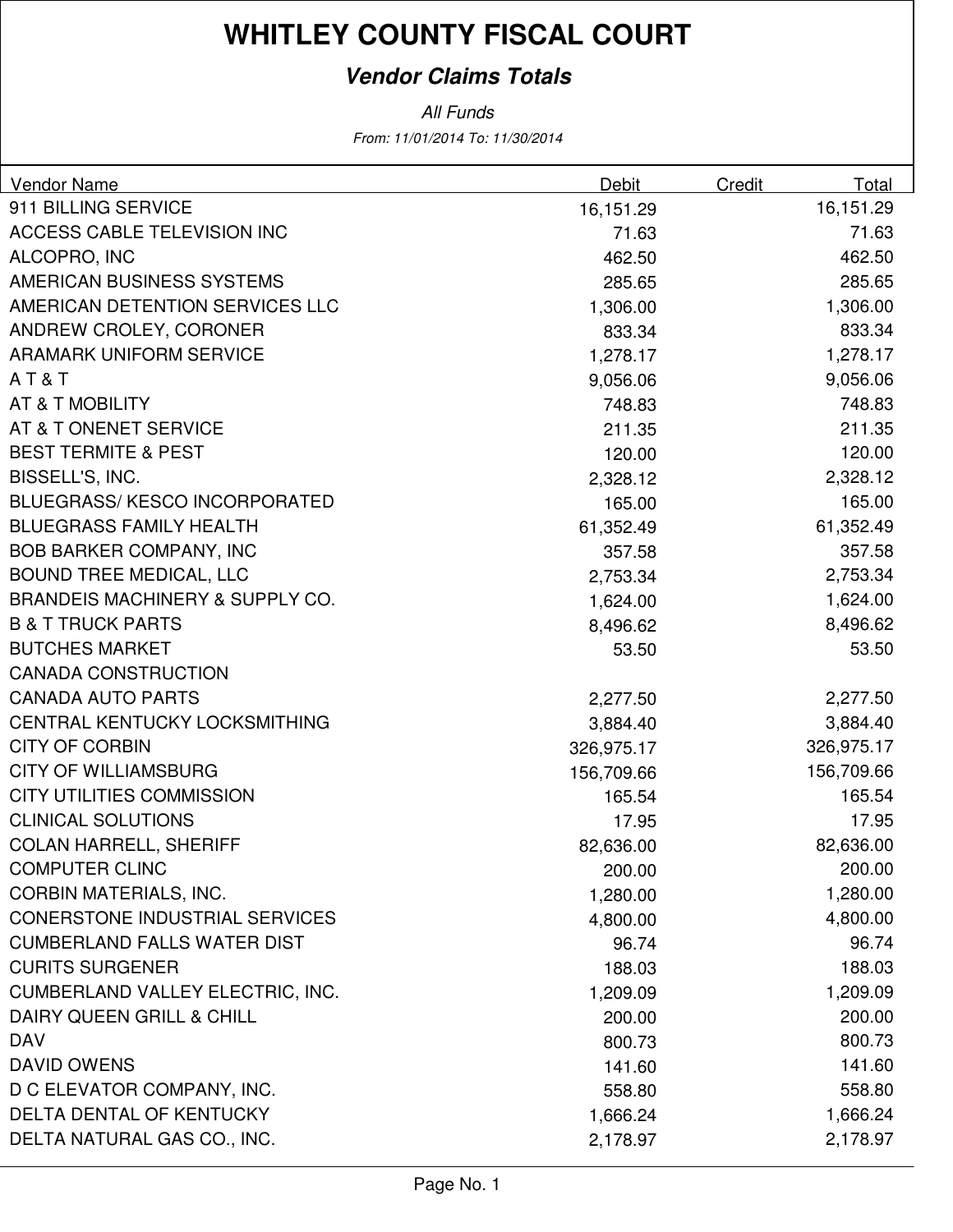#### **Vendor Claims Totals**

From: 11/01/2014 To: 11/30/2014 All Funds

| Vendor Name                            | Debit     | Credit | Total     |
|----------------------------------------|-----------|--------|-----------|
| <b>DISH NETWORK</b>                    | 203.00    |        | 203.00    |
| <b>FAMILY DOLLAR STORE</b>             | 547.45    |        | 547.45    |
| <b>ELLIS SANITATION</b>                | 3,627.00  |        | 3,627.00  |
| ELLISON'S SANITARY SUPPLY CO., INC.    | 739.71    |        | 739.71    |
| EMCON HOME GUARD, INC.                 | 3,080.00  |        | 3,080.00  |
| <b>EVELYN McCULLAH</b>                 | 22.07     |        | 22.07     |
| <b>EZ COUNTRY</b>                      | 425.00    |        | 425.00    |
| <b>FALLS FORD</b>                      | 99.90     |        | 99.90     |
| <b>FLEETONE</b>                        | 9,749.51  |        | 9,749.51  |
| G & C SUPPLY CO. INC.                  | 677.86    |        | 677.86    |
| G & E DRIVE-IN                         | 110.00    |        | 110.00    |
| GLA COLLECTION CO, INC.                | 149.97    |        | 149.97    |
| G & S TIRE INC.                        | 1,717.00  |        | 1,717.00  |
| <b>HARDEE'S</b>                        | 113.80    |        | 113.80    |
| HARP ENTERPRISES, INC.                 | 839.34    |        | 839.34    |
| HINKLE CONTRACTING COMPANY LLC         | 15,159.92 |        | 15,159.92 |
| <b>HOLSTON GASES</b>                   | 2,747.72  |        | 2,747.72  |
| HOLT EQUIPMENT, CO.                    | 630.00    |        | 630.00    |
| HUMANA HEALTH PLAN INC                 | 295.10    |        | 295.10    |
| I.C.U. SURVEILLANCE                    | 275.00    |        | 275.00    |
| <b>HOMETOWN IGA #57</b>                | 580.75    |        | 580.75    |
| <b>JAMES FOISTER</b>                   | 3,700.00  |        | 3,700.00  |
| <b>JONES PIT STOP</b>                  | 399.00    |        | 399.00    |
| K A C O ALL LINES FUND                 | 52,900.20 |        | 52,900.20 |
| <b>KACO LEASING TRUST</b>              | 1,632.08  |        | 1,632.08  |
| KACO WORKERS COMPENSATION FUND         | 37,153.51 |        | 37,153.51 |
| KAY SCHWARTZ, COUNTY CLERK             | 27,590.00 |        | 27,590.00 |
| <b>KELLWELL FOOD MANAGEMENT</b>        | 28,154.11 |        | 28,154.11 |
| KU                                     | 12,178.61 |        | 12,178.61 |
| <b>KEVIN WILLIFORD</b>                 | 2,500.00  |        | 2,500.00  |
| <b>KIMBELL MIDWEST</b>                 | 35.41     |        | 35.41     |
| KNOX COUNTY UTILITIES COMMISSION       | 249.62    |        | 249.62    |
| KNOX-WHITLEY HUMANE ASSOCIATION, INC,  | 7,500.00  |        | 7,500.00  |
| KY BOARD OF EMERGENCY MEDICAL SERVICES | 1,407.93  |        | 1,407.93  |
| KY LABOR LAW POSTER SERVICE            | 358.50    |        | 358.50    |
| <b>KENTUCKY STATE TREASURER</b>        | 15,491.75 |        | 15,491.75 |
| LIDA J. POWERS                         | 656.58    |        | 656.58    |
| <b>LYKINS OIL COMPANY</b>              | 12,449.85 |        | 12,449.85 |
| <b>MICHELLE HILL</b>                   | 12.71     |        | 12.71     |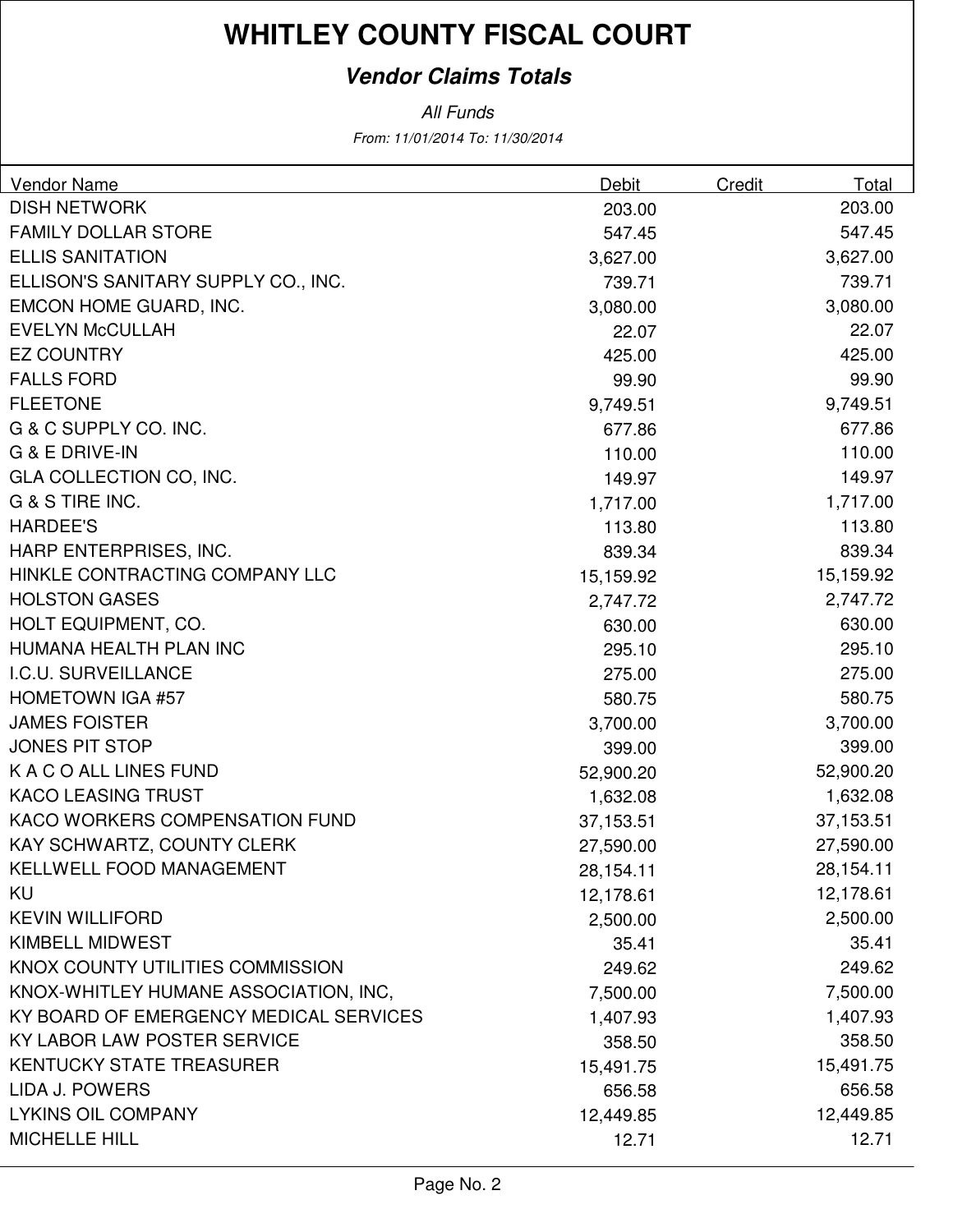#### **Vendor Claims Totals**

From: 11/01/2014 To: 11/30/2014 All Funds

| Vendor Name                         | Debit      | Credit | Total      |
|-------------------------------------|------------|--------|------------|
| <b>FISCALSOFT CORPORATION</b>       | 8,070.00   |        | 8,070.00   |
| <b>NEWS JOURNAL</b>                 | 1,727.38   |        | 1,727.38   |
| NI GOVERNMENT SERVICES, INC.        | 157.82     |        | 157.82     |
| <b>NORVEX SUPPLY</b>                | 3,875.20   |        | 3,875.20   |
| PATTERSON CREEK VFD                 | 200.00     |        | 200.00     |
| POFF CARTING SERVICE                | 2,216.88   |        | 2,216.88   |
| PREFERRED LAB SERVICE               | 700.00     |        | 700.00     |
| <b>QUALITY CARE AUTO SERVICE</b>    | 7,060.39   |        | 7,060.39   |
| QUALITY MOBILE X-RAY SERVICES, INC. | 210.00     |        | 210.00     |
| <b>QUILL CORPORATION</b>            | 582.65     |        | 582.65     |
| <b>WHITLEY COUNTY PVA</b>           | 12,600.00  |        | 12,600.00  |
| SOUTHEAST APPARATUS, LLC            | 123.00     |        | 123.00     |
| <b>J.A. SEXAUER</b>                 | 4,238.01   |        | 4,238.01   |
| SIMPLEX TIME RECORDER CO.           |            |        |            |
| SIMPLEX GRINNELL LP                 | 530.00     |        | 530.00     |
| SOUTHEASTERN EMERGENCY EQUIP.       | 1,070.94   |        | 1,070.94   |
| SOUTHEASTERN KY MAINTENANCE         | 533.00     |        | 533.00     |
| SOUTHERN HEALTH PARTNERS            | 20,526.00  |        | 20,526.00  |
| SOUTH KY TRUCK SERVICE, LLC         | 303.60     |        | 303.60     |
| STERICYCLE, INC.                    | 2,285.88   |        | 2,285.88   |
| <b>TEKS WORK</b>                    | 165.00     |        | 165.00     |
| THE KENTUCKY GAZETTE                | 77.00      |        | 77.00      |
| <b>TIMES TRIBUNE</b>                | 30.00      |        | 30.00      |
| TIME WARNER CABLE                   | 790.15     |        | 790.15     |
| TITAN MEDICAL SUPPLY, LLC.          | 150.00     |        | 150.00     |
| 2 GETON NET, INC.                   | 399.95     |        | 399.95     |
| UNIQUE PAVING MATERIALS             | 2,990.00   |        | 2,990.00   |
| <b>US BANK</b>                      | 88,731.25  |        | 88,731.25  |
| US BANK CT - LOUISVILLE - KY        | 4,758.58   |        | 4,758.58   |
| <b>U.S. POSTMASTER</b>              | 5,978.00   |        | 5,978.00   |
| <b>VERIZON SOUTH</b>                |            |        |            |
| <b>VERIZON WIRELESS</b>             | 466.39     |        | 466.39     |
| <b>VICKI J. HAMMONS</b>             | 63.28      |        | 63.28      |
| WANDA SIMONS SMITH, CPA             | 2,500.00   |        | 2,500.00   |
| WHITLEY COUNTY FISCAL COURT         | 317,347.75 |        | 317,347.75 |
| W D BRYANT & SONS INC.              | 12,135.05  |        | 12,135.05  |
| WENDY'S OF BOWLING GREEN, INC.      | 151.94     |        | 151.94     |
| <b>WHAYNE SUPPLY COMPANY</b>        | 7,750.24   |        | 7,750.24   |
| WHITLEY COUNTY TOURISM BOARD        | 4,559.54   |        | 4,559.54   |